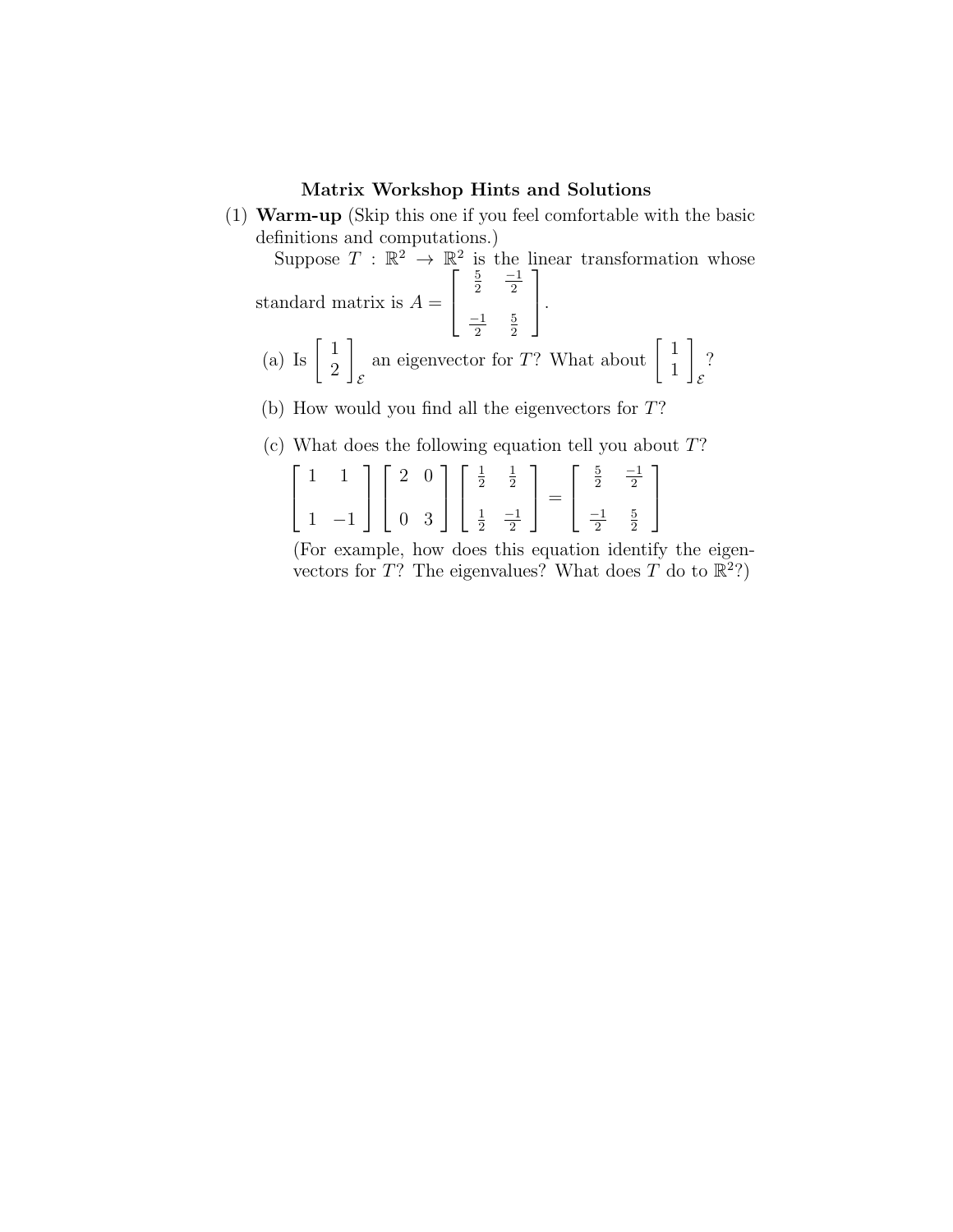## (2) A taste of things to come

Suppose  $S : \mathbb{R}^2 \to \mathbb{R}^2$  is the linear transformation whose standard matrix is  $B =$  $\sqrt{ }$  $\vert$ 1 2 1 2 1 2 1 2 1  $\vert \cdot$ 

- (a) Without doing any calculation, how can you tell 0 is an eigenvalue for S?
- (b) Now suppose you are given the factorisation

| $\begin{bmatrix} 1 & 1 \\ 1 & -1 \end{bmatrix} \begin{bmatrix} 1 & 0 \\ 0 & 0 \end{bmatrix} \begin{bmatrix} \frac{1}{2} & \frac{1}{2} \\ \frac{1}{2} & \frac{-1}{2} \end{bmatrix} = \begin{bmatrix} \frac{1}{2} & \frac{1}{2} \\ \frac{1}{2} & \frac{1}{2} \end{bmatrix}$ |  |  |  |  |
|---------------------------------------------------------------------------------------------------------------------------------------------------------------------------------------------------------------------------------------------------------------------------|--|--|--|--|

In words, compare  $S$  to  $T$  (from problem 1). What do they have in common? What is different about these linear transformations?

- (c) For several choices of  $\mathbf{v} \in \mathbb{R}^2$ , draw **v** and  $T(\mathbf{v})$  on the same plane. Can you give a description in words of what T does to a vector in  $\mathbb{R}^2$ ?
- (d) Compare S to the linear transformation whose standard matrix is  $\sqrt{ }$  $\vert$ 1 0 0 0 1  $\vert \cdot$
- (e) (A challenge!) Let  $\mathbf{a} =$  $\lceil 2$ 1 1 . Can you find a matrix Q with the property that  $Q[\mathbf{x}]_{\mathcal{E}} = [\text{proj}_{\mathbf{a}} \mathbf{x}]_{\mathcal{E}}$ ? What does this have to do with the other parts of this question?